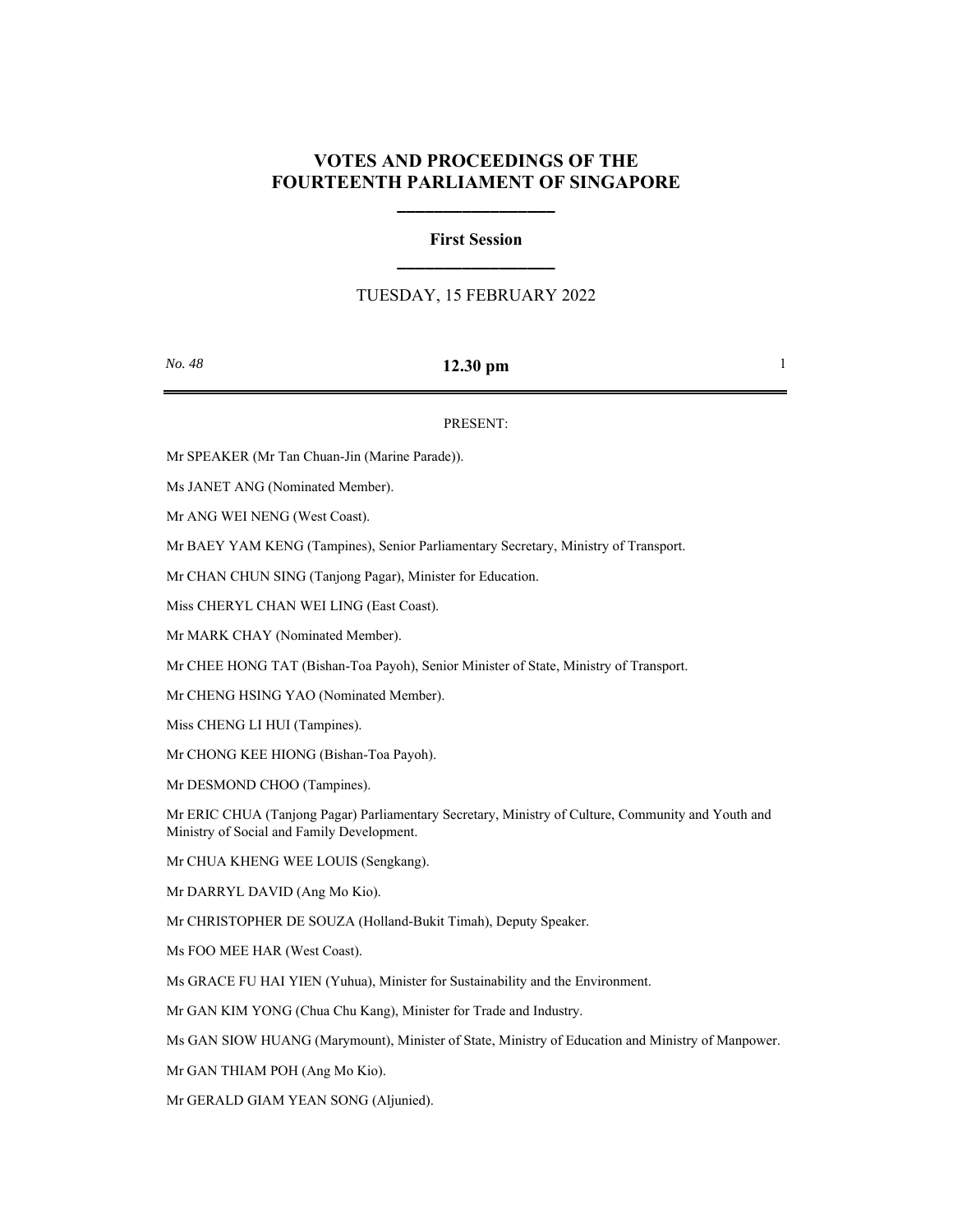Mr DERRICK GOH (Nee Soon).

Ms HE TING RU (Sengkang).

Mr HENG CHEE HOW (Jalan Besar), Senior Minister of State, Ministry of Defence.

Mr HENG SWEE KEAT (East Coast), Deputy Prime Minister and Coordinating Minister for Economic Policies.

Prof HOON HIAN TECK (Nominated Member).

Mr SHAWN HUANG WEI ZHONG (Jurong).

Ms INDRANEE RAJAH (Tanjong Pagar), Minister, Prime Minister's Office, Second Minister for Finance, Second Minister for National Development and Leader of the House.

Mr S ISWARAN (West Coast), Minister for Transport and Minister-in-charge of Trade Relations.

Dr JANIL PUTHUCHEARY (Pasir Ris-Punggol), Senior Minister of State, Ministry of Communications and Information and Ministry of Health and Government Whip.

Dr AMY KHOR LEAN SUAN (Hong Kah North), Senior Minister of State, Ministry of Sustainability and the Environment and Ministry of Transport.

Prof KOH LIAN PIN (Nominated Member).

Dr KOH POH KOON (Tampines), Senior Minister of State, Ministry of Health and Ministry of Manpower.

Mr KWEK HIAN CHUAN HENRY (Kebun Baru).

Mr DESMOND LEE (West Coast), Minister for National Development and Minister-in-charge of Social Services Integration.

Mr LEE HSIEN LOONG (Ang Mo Kio), Prime Minister.

Mr LEONG MUN WAI (Non-Constituency Member).

Mr LIANG ENG HWA (Bukit Panjang).

Mr LIM BIOW CHUAN (Mountbatten).

Assoc Prof JAMUS JEROME LIM (Sengkang).

Ms SYLVIA LIM (Aljunied).

Dr LIM WEE KIAK (Sembawang).

Ms LOW YEN LING (Chua Chu Kang), Minister of State, Ministry of Culture, Community and Youth and Ministry of Trade and Industry.

Ms MARIAM JAAFAR (Sembawang).

Mr MASAGOS ZULKIFLI B M M (Tampines), Minister for Social and Family Development, Second Minister for Health and Minister-in-charge of Muslim Affairs.

Dr MOHAMAD MALIKI BIN OSMAN (East Coast), Minister, Prime Minister's Office, Second Minister for Education and Second Minister for Foreign Affairs.

Mr MOHD FAHMI BIN ALIMAN (Marine Parade).

Mr MUHAMAD FAISAL ABDUL MANAP (Aljunied).

Assoc Prof Dr MUHAMMAD FAISHAL IBRAHIM (Nee Soon), Minister of State, Ministry of Home Affairs and Ministry of National Development.

Mr MURALI PILLAI (Bukit Batok).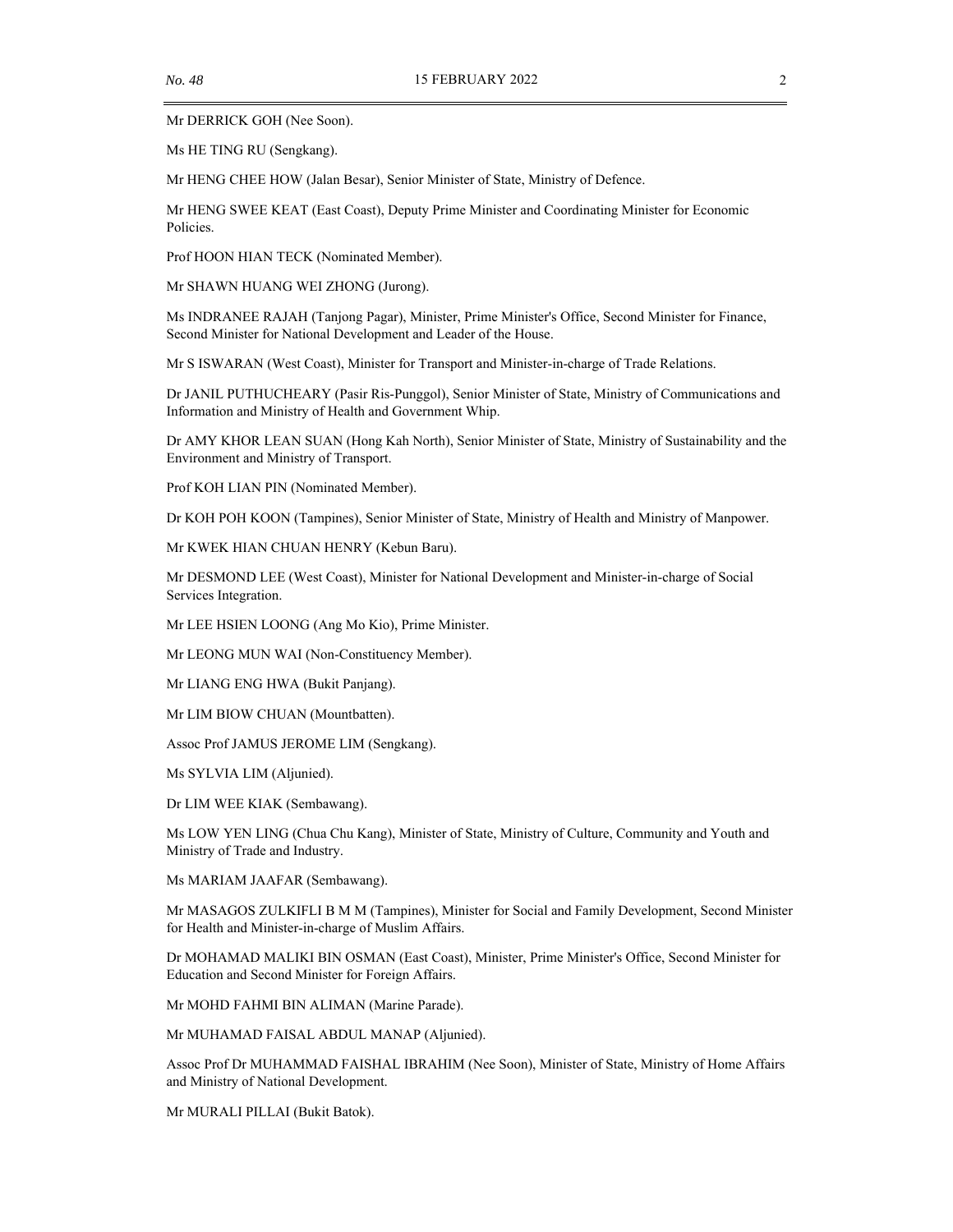Ms NADIA AHMAD SAMDIN (Ang Mo Kio).

Ms NG LING LING (Ang Mo Kio).

Mr LOUIS NG KOK KWANG (Nee Soon).

Miss RACHEL ONG (West Coast).

Mr ONG YE KUNG (Sembawang), Minister for Health.

Ms JOAN PEREIRA (Tanjong Pagar).

Mr LEON PERERA (Aljunied).

Ms DENISE PHUA LAY PENG (Jalan Besar).

Ms HAZEL POA (Non-Constituency Member).

Ms POH LI SAN (Sembawang).

Mr PRITAM SINGH (Aljunied), Leader of the Opposition.

Ms RAHAYU MAHZAM (Jurong), Parliamentary Secretary, Ministry of Communications and Information and Ministry of Health.

Mr SAKTIANDI SUPAAT (Bishan-Toa Payoh).

Mr SEAH KIAN PENG (Marine Parade).

Dr SHAHIRA ABDULLAH (Nominated Member).

Mr K SHANMUGAM (Nee Soon), Minister for Home Affairs and Minister for Law.

Mr SHARAEL TAHA (Pasir Ris-Punggol).

Ms SIM ANN (Holland-Bukit Timah), Senior Minister of State, Ministry of Foreign Affairs and Ministry of National Development and Deputy Government Whip.

Mr SITOH YIH PIN (Potong Pasir).

Ms HANY SOH (Marsiling-Yew Tee).

Ms SUN XUELING (Punggol West), Minister of State, Ministry of Education and Ministry of Social and Family Development.

Mr ALVIN TAN (Tanjong Pagar), Minister of State, Ministry of Culture, Community and Youth and Ministry of Trade and Industry.

Ms CARRIE TAN (Nee Soon).

Mr DENNIS TAN LIP FONG (Hougang).

Mr DESMOND TAN (Pasir Ris-Punggol), Minister of State, Ministry of Home Affairs and Ministry of Sustainability and the Environment.

Ms JESSICA TAN SOON NEO (East Coast), Deputy Speaker.

Mr TAN KIAT HOW (East Coast), Minister of State, Ministry of Communications and Information and Ministry of National Development.

Dr TAN SEE LENG (Marine Parade), Minister for Manpower and Second Minister for Trade and Industry.

Dr TAN WU MENG (Jurong).

Dr TAN YIA SWAM (Nominated Member).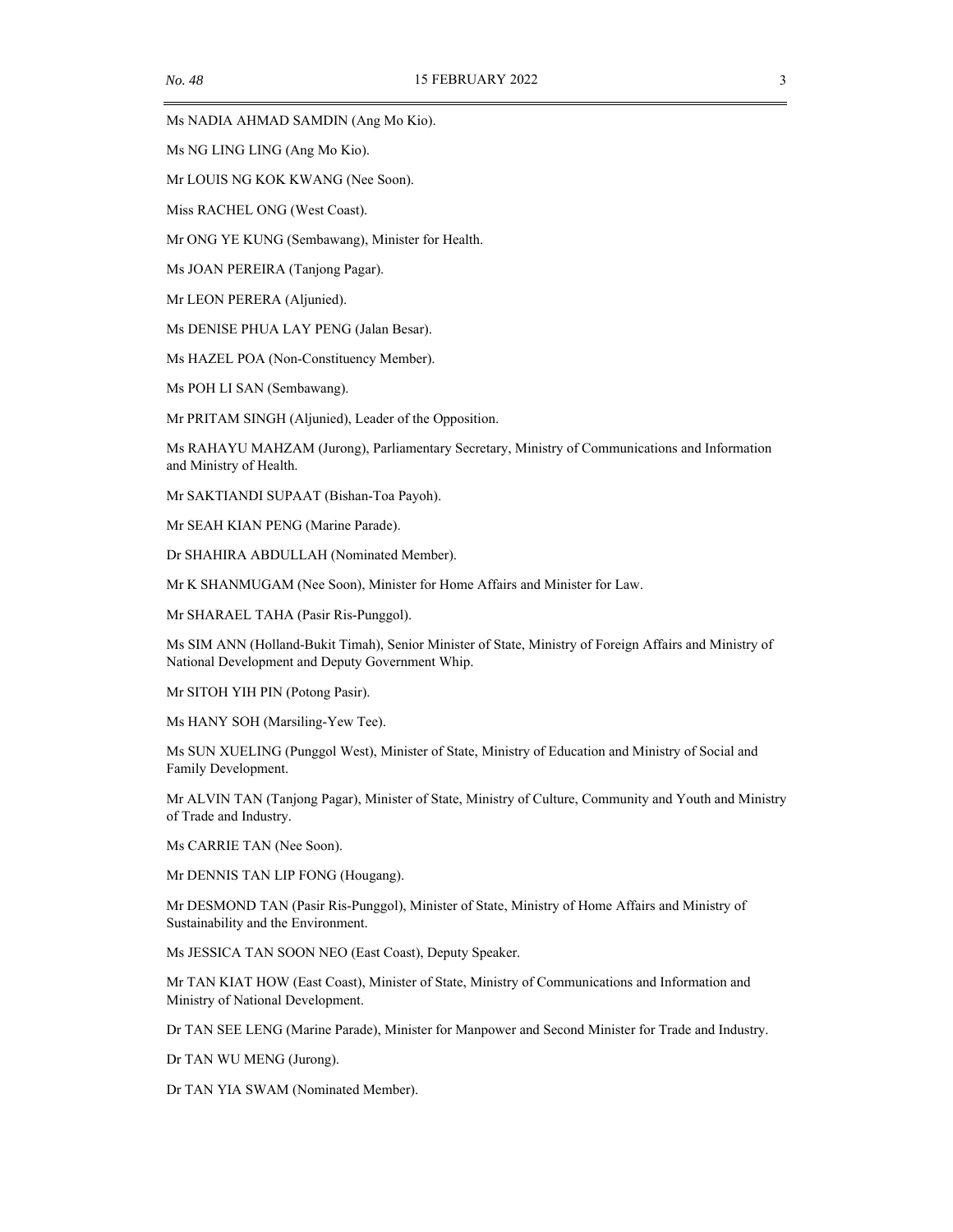Mr PATRICK TAY TECK GUAN (Pioneer).

Mr TEO CHEE HEAN (Pasir Ris-Punggol), Senior Minister and Coordinating Minister for National Security.

Mrs JOSEPHINE TEO (Jalan Besar), Minister for Communications and Information and Second Minister for Home Affairs.

Mr THARMAN SHANMUGARATNAM (Jurong), Senior Minister and Coordinating Minister for Social Policies.

Mr RAJ JOSHUA THOMAS (Nominated Member).

Ms TIN PEI LING (MacPherson).

Mr EDWIN TONG CHUN FAI (Marine Parade), Minister for Culture, Community and Youth and Second Minister for Law.

Mr VIKRAM NAIR (Sembawang).

Dr WAN RIZAL (Jalan Besar).

Mr DON WEE (Chua Chu Kang).

Mr LAWRENCE WONG (Marsiling-Yew Tee), Minister for Finance.

Mr XIE YAO QUAN (Jurong).

Mr ALEX YAM ZIMING (Marsiling-Yew Tee).

Ms YEO WAN LING (Pasir Ris-Punggol).

Mr YIP HON WENG (Yio Chu Kang).

Mr MELVIN YONG YIK CHYE (Radin Mas).

Mr ZAQY MOHAMAD (Marsiling-Yew Tee), Senior Minister of State, Ministry of Defence and Ministry of Manpower and Deputy Leader of the House.

Mr ZHULKARNAIN ABDUL RAHIM (Chua Chu Kang).

#### ABSENT:

\_\_\_\_\_\_\_\_\_\_\_\_\_\_\_\_\_\_\_\_\_\_\_\_\_\_\_\_\_\_\_\_

Mr ABDUL SAMAD (Nominated Member).

Mr EDWARD CHIA BING HUI (Holland-Bukit Timah).

Dr NG ENG HEN (Bishan-Toa Payoh), Minister for Defence.

Dr VIVIAN BALAKRISHNAN (Holland-Bukit Timah), Minister for Foreign Affairs.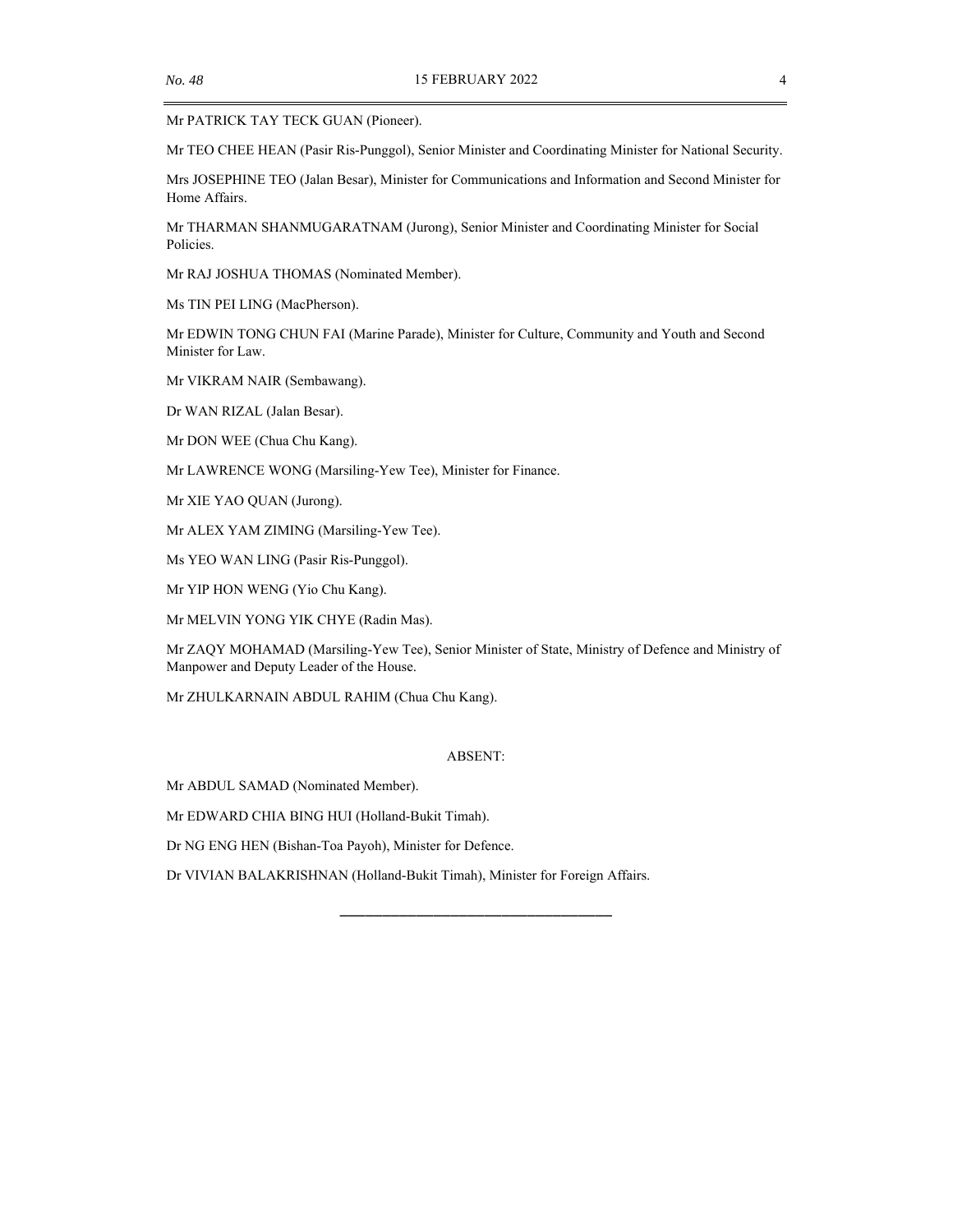- 1 16 Questions for Oral Answer were answered during Question Time. With leave of Mr Speaker, 5 other Questions for Oral Answer were addressed in the subsequent Ministerial Statements.
- 2 Ministerial Statement Bolstering the Security of Digital Banking (Minister for Finance).
- 3 Ministerial Statement Combatting Online Phishing and Spoofing Scams (Minister for Communications and Information).
- 4 Ministerial Statement Strengthening Enforcement and Public Education With leave of Mr Speaker, Minister of State for Home Affairs (Mr Desmond Tan) delivered the Ministerial Statement on behalf of the Minister for Home Affairs.
- 5 Simultaneous Debate on Motions (Leader of the House) Motion made, and Question put Resolved, "That, notwithstanding the Standing Orders, the motions on (a) "Committee of Privileges Report (Recommendations in respect of Ms Raeesah Khan)", and (b) "Committee of Privileges Report (Recommendations in respect of Mr Pritam Singh, Mr Faisal Manap and Ms Sylvia Lim)", be taken together, and the debate on these motions and on any amendment proposed thereto be proceeded with simultaneously as though the debate were on a single motion.".
- 6 Committee of Privileges Report (Recommendations in respect of Ms Raeesah Khan) (Leader of the House) – Motion made, and Question proposed, "That this Parliament:

1. Takes note of the Special Reports of the Committee of Privileges contained in:

- (a) Paper Parl. 5 of 2021;
- (b) Paper Parl. 6 of 2021;
- (c) Paper Parl. 7 of 2021;
- (d) Paper Parl. 8 of 2021;
- (e) Paper Parl. 9 of 2021;
- (f) Paper Parl. 10 of 2021;
- (g) Paper Parl. 11 of 2021; and
- 2. Agrees with the recommendations of the Committee of Privileges relating to Ms Raeesah Khan, as stated in the Committee's Report contained in Paper Parl 13 of 2022, and resolves:
	- (a) that Ms Raeesah Khan is guilty of abuse of the privileges of Parliament for an untruth ("Untruth") spoken in Parliament on 3 August 2021 (twice) and repeated on 4 October 2021;
	- (b) that a fine of S\$25,000 be imposed on her for stating the Untruth twice in Parliament on 3 August 2021; and
	- (c) that a fine of S\$10,000 be imposed on her for repeating the Untruth on 4 October 2021. ".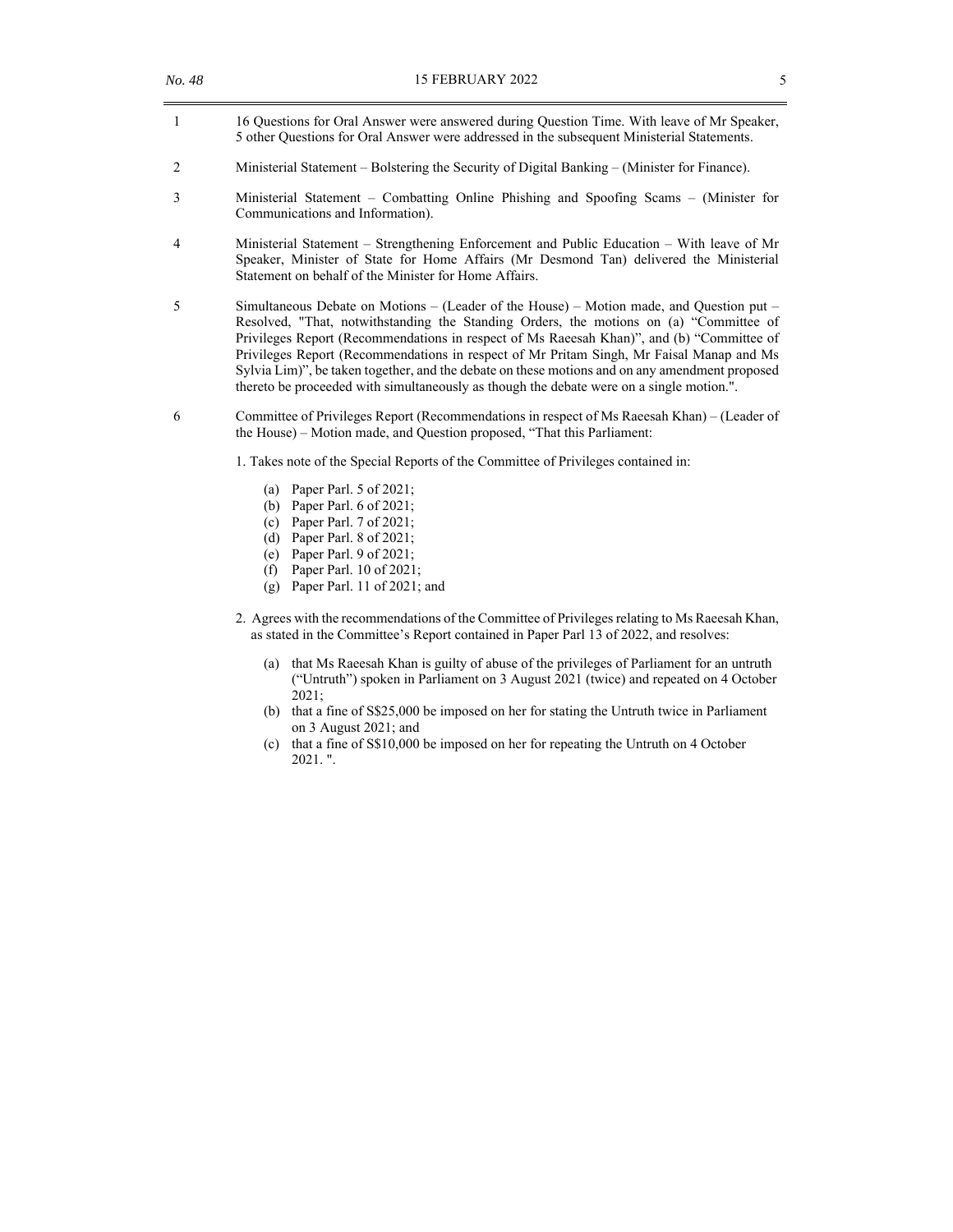Committee of Privileges Report (Recommendations in respect of Mr Pritam Singh, Mr Faisal Manap and Ms Sylvia Lim) – (Leader of the House) – Motion made, and Question proposed, "That this Parliament:

- 1. Notes that it appears from the Report of the Committee of Privileges (Paper Parl. 13 of 2022) ("Report") that offences under Part 5 of the Parliament (Privileges, Immunities and Powers) Act may have been committed before the Committee of Privileges;
- 2. Resolves, under section  $21(1)(c)$  of the Parliament (Privileges, Immunities and Powers) Act, to refer the conduct of Mr Pritam Singh and Mr Muhamad Faisal Bin Abdul Manap before the Committee to the Public Prosecutor; and
- 3. Further resolves that findings in the Report regarding:
	- i. Mr Singh's, Ms Sylvia Lim's and/or Mr Faisal's respective roles as set out in the Report, in relation to the untruth spoken by Ms Raeesah Khan in Parliament on 3 August 2021 (twice) and repeated on 4 October 2021;
	- ii. Ms Lim / Mr Faisal's stating of untruths to the Committee on oath/affirmation;

and the appropriate sanctions in respect thereof, be deferred until after the conclusion of the investigations and criminal proceedings (if any) against Mr Singh.

Pursuant to the earlier resolution of the House for the motions on Committee of Privileges Report (Recommendations in respect of Ms Raeesah Khan) and Committee of Privileges Report (Recommendations in respect of Mr Pritam Singh, Mr Faisal Manap and Ms Sylvia Lim) be taken together, and the debate on these motions and on any amendment proposed thereto be proceeded with simultaneously as though the debate were on a single motion, the House proceeded to debate the two motions simultaneously upon the Questions being proposed.

- 7 Time Limit for Speeches (Leader of the House) (with the consent of Mr Speaker and the general assent of Members present) – Motion made, and Question put – Resolved, "That the proceedings on the item under discussion be exempted from the provisions of Standing Order No. 48(8) to remove the time limit in respect of the Prime Minister's speech.".
- 8 Committee of Privileges Report (Recommendations in respect of Ms Raeesah Khan) Debate resumed on Question, "That this Parliament:

1. Takes note of the Special Reports of the Committee of Privileges contained in:

- (a) Paper Parl. 5 of 2021;
- (b) Paper Parl. 6 of 2021;
- (c) Paper Parl. 7 of 2021;
- (d) Paper Parl. 8 of 2021;
- (e) Paper Parl. 9 of 2021;
- (f) Paper Parl. 10 of 2021;
- (g) Paper Parl. 11 of 2021; and
- 2. Agrees with the recommendations of the Committee of Privileges relating to Ms Raeesah Khan, as stated in the Committee's Report contained in Paper Parl 13 of 2022, and resolves:
	- (a) that Ms Raeesah Khan is guilty of abuse of the privileges of Parliament for an untruth ("Untruth") spoken in Parliament on 3 August 2021 (twice) and repeated on 4 October 2021;
	- (b) that a fine of S\$25,000 be imposed on her for stating the Untruth twice in Parliament on 3 August 2021; and
	- (c) that a fine of S\$10,000 be imposed on her for repeating the Untruth on 4 October 2021.".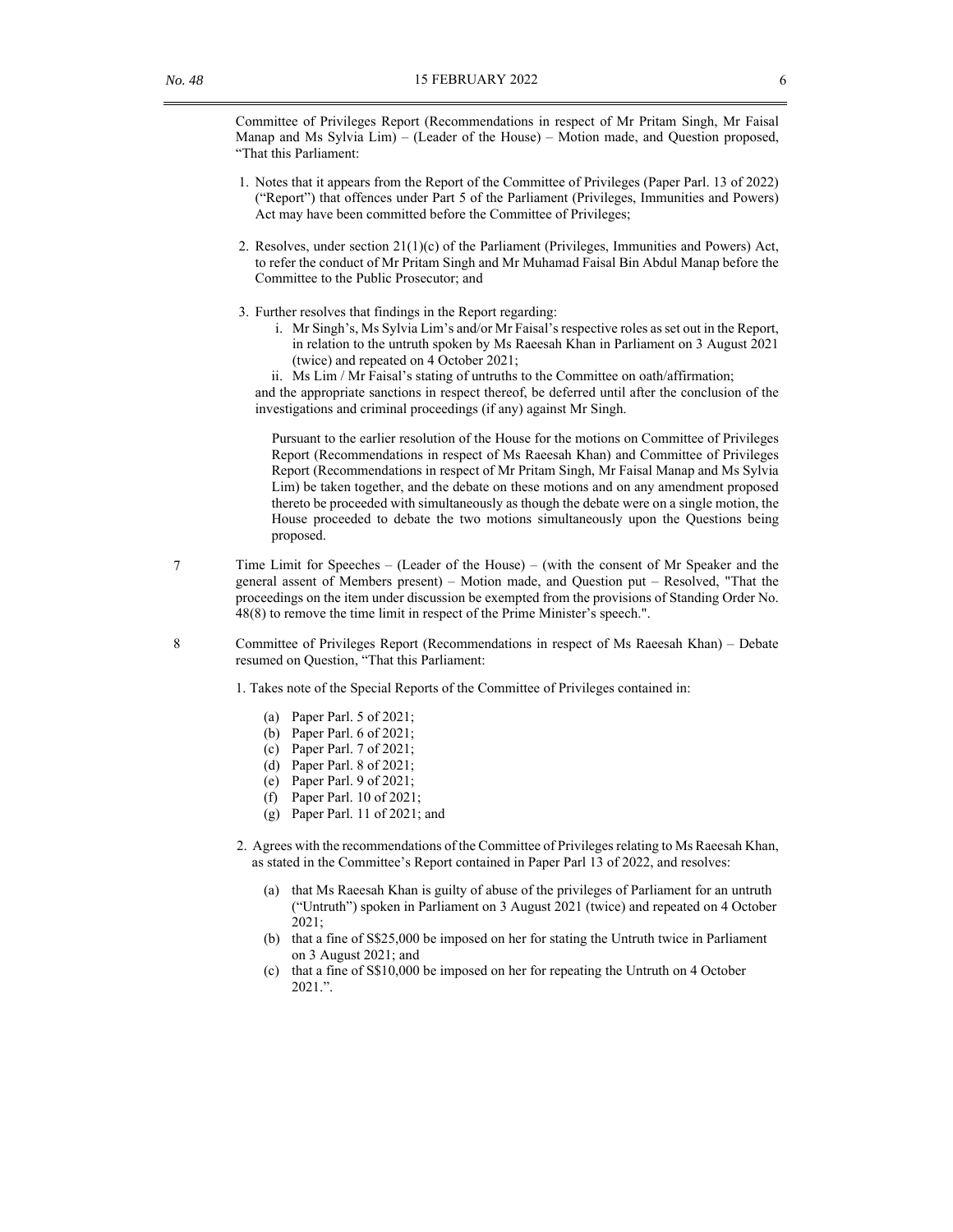Committee of Privileges Report (Recommendations in respect of Mr Pritam Singh, Mr Faisal Manap and Ms Sylvia Lim) – Debate resumed on Question, "That this Parliament:

- 1. Notes that it appears from the Report of the Committee of Privileges (Paper Parl. 13 of 2022) ("Report") that offences under Part 5 of the Parliament (Privileges, Immunities and Powers) Act may have been committed before the Committee of Privileges;
- 2. Resolves, under section  $21(1)(c)$  of the Parliament (Privileges, Immunities and Powers) Act, to refer the conduct of Mr Pritam Singh and Mr Muhamad Faisal Bin Abdul Manap before the Committee to the Public Prosecutor; and
- 3. Further resolves that findings in the Report regarding:
	- i. Mr Singh's, Ms Sylvia Lim's and/or Mr Faisal's respective roles as set out in the Report, in relation to the untruth spoken by Ms Raeesah Khan in Parliament on 3 August 2021 (twice) and repeated on 4 October 2021;
	- ii. Ms Lim / Mr Faisal's stating of untruths to the Committee on oath/affirmation;

and the appropriate sanctions in respect thereof, be deferred until after the conclusion of the investigations and criminal proceedings (if any) against Mr Singh.".

9 Exempted Business – (Deputy Leader of the House) – Motion made, and Question put – Resolved, "That the proceedings on the business set down on the Order Paper for today be exempted at today's sitting from the provisions of Standing Order No. 2.".

10 Committee of Privileges Report (Recommendations in respect of Ms Raeesah Khan) – Debate resumed on Question, "That this Parliament:

1. Takes note of the Special Reports of the Committee of Privileges contained in:

- (a) Paper Parl. 5 of 2021;
- (b) Paper Parl. 6 of 2021;
- (c) Paper Parl. 7 of 2021;
- (d) Paper Parl. 8 of 2021;
- (e) Paper Parl. 9 of 2021;
- (f) Paper Parl. 10 of 2021;
- (g) Paper Parl. 11 of 2021; and

2. Agrees with the recommendations of the Committee of Privileges relating to Ms Raeesah Khan, as stated in the Committee's Report contained in Paper Parl 13 of 2022, and resolves:

- (a) that Ms Raeesah Khan is guilty of abuse of the privileges of Parliament for an untruth ("Untruth") spoken in Parliament on 3 August 2021 (twice) and repeated on 4 October 2021;
- (b) that a fine of S\$25,000 be imposed on her for stating the Untruth twice in Parliament on 3 August 2021; and
- (c) that a fine of S\$10,000 be imposed on her for repeating the Untruth on 4 October 2021. ".

Committee of Privileges Report (Recommendations in respect of Mr Pritam Singh, Mr Faisal Manap and Ms Sylvia Lim) – Debate resumed on Question, "That this Parliament:

- 1. Notes that it appears from the Report of the Committee of Privileges (Paper Parl. 13 of 2022) ("Report") that offences under Part 5 of the Parliament (Privileges, Immunities and Powers) Act may have been committed before the Committee of Privileges;
- 2. Resolves, under section 21(1)(c) of the Parliament (Privileges, Immunities and Powers) Act, to refer the conduct of Mr Pritam Singh and Mr Muhamad Faisal Bin Abdul Manap before the Committee to the Public Prosecutor; and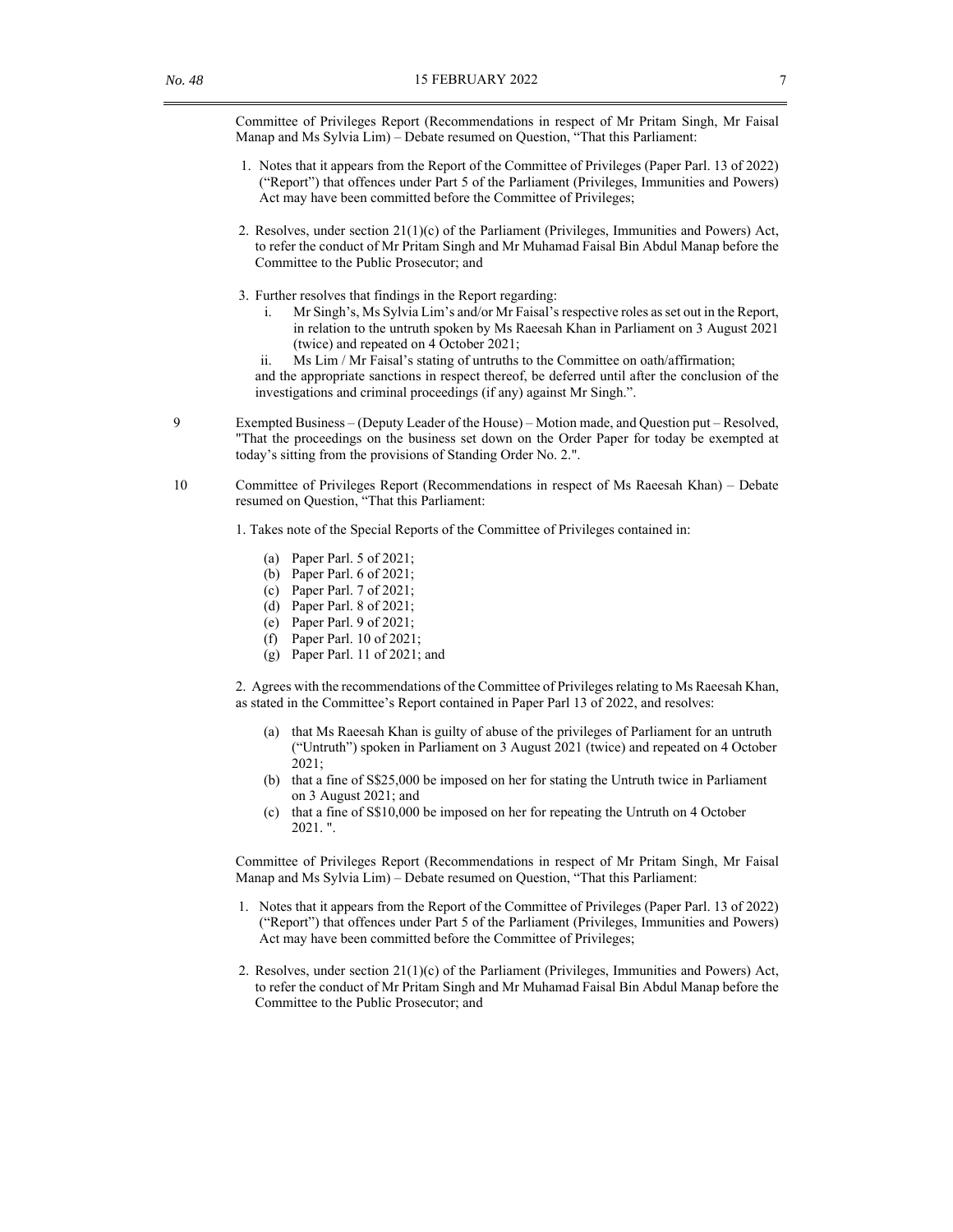- 3. Further resolves that findings in the Report regarding:
	- i. Mr Singh's, Ms Sylvia Lim's and/or Mr Faisal's respective roles as set out in the Report, in relation to the untruth spoken by Ms Raeesah Khan in Parliament on 3 August 2021 (twice) and repeated on 4 October 2021;
	- ii. Ms Lim / Mr Faisal's stating of untruths to the Committee on oath/affirmation;

and the appropriate sanctions in respect thereof, be deferred until after the conclusion of the investigations and criminal proceedings (if any) against Mr Singh.".

- 11 Manner of Putting and Voting on the Motion on Committee of Privileges Report (Recommendations in respect of Ms Raeesah Khan) – (Leader of the House) – (with the consent of Mr Speaker and the general assent of Members present) – Motion made, and Question put – Resolved, "That, notwithstanding the Standing Orders, the question on the first Motion in respect of the "Committee of Privileges Report (Recommendations in respect of Ms Raeesah Khan)", be put and voted in two parts, that the first question be put upon, paragraphs 1 and  $2(a)$ -(b) of the Motion, and that the second question be put upon paragraph 2(c) of the Motion.".
- 12 Manner of Putting and Voting on the Motion on Committee of Privileges Report ((Recommendations in respect of Mr Pritam Singh, Mr Faisal Manap and Ms Sylvia Lim) – (Leader of the House) – (with the consent of Mr Speaker and the general assent of Members present) – Motion made, and Question put – Resolved, "That, notwithstanding the Standing Orders, the question on the second Motion in respect of the "Committee of Privileges Report (Recommendations in respect to Mr Pritam Singh, Mr Faisal Manap and Ms Sylvia Lim)", be put and voted in two parts, that the first question be put upon paragraphs 1 and 2 of the Motion and that the second question be put upon paragraph 3 of the Motion.".
- 13 Committee of Privileges Report (Recommendations in respect of Ms Raeesah Khan) (No.1) Question put – Resolved, "That this Parliament:
	- 1. Takes note of the Special Reports of the Committee of Privileges contained in:
		- (a) Paper Parl. 5 of 2021;
		- (b) Paper Parl. 6 of 2021;
		- (c) Paper Parl. 7 of 2021;
		- (d) Paper Parl. 8 of 2021;
		- (e) Paper Parl. 9 of 2021;
		- (f) Paper Parl. 10 of 2021;
		- (g) Paper Parl. 11 of 2021; and
	- 2. Agrees with the recommendations of the Committee of Privileges relating to Ms Raeesah Khan, as stated in the Committee's Report contained in Paper Parl 13 of 2022, and resolves:
		- (a) that Ms Raeesah Khan is guilty of abuse of the privileges of Parliament for an untruth ("Untruth") spoken in Parliament on 3 August 2021 (twice) and repeated on 4 October 2021; and
		- (b) that a fine of S\$25,000 be imposed on her for stating the Untruth twice in Parliament on 3 August 2021.".
- 14 Committee of Privileges Report (Recommendations in respect of Ms Raeesah Khan) (No.2) Question put, "That this Parliament agrees with the recommendations of the Committee of Privileges relating to Ms Raeesah Khan, as stated in the Committee's Report contained in Paper Parl 13 of 2022, and resolves that a fine of S\$10,000 be imposed on Ms Raeesah Khan for repeating the Untruth on 4 October 2021.".

Question agreed to with the following Members dissenting:-

Mr Chua Kheng Wee Louis (Sengkang) Mr Gerald Giam Yean Song (Aljunied) Ms He Ting Ru (Sengkang) Mr Leong Mun Wai (Non-Constituency Member) Assoc Prof Jamus Jerome Lim (Sengkang) Ms Sylvia Lim (Aljunied) Mr Muhamad Faisal Abdul Manap (Aljunied) Mr Leon Perera (Aljunied)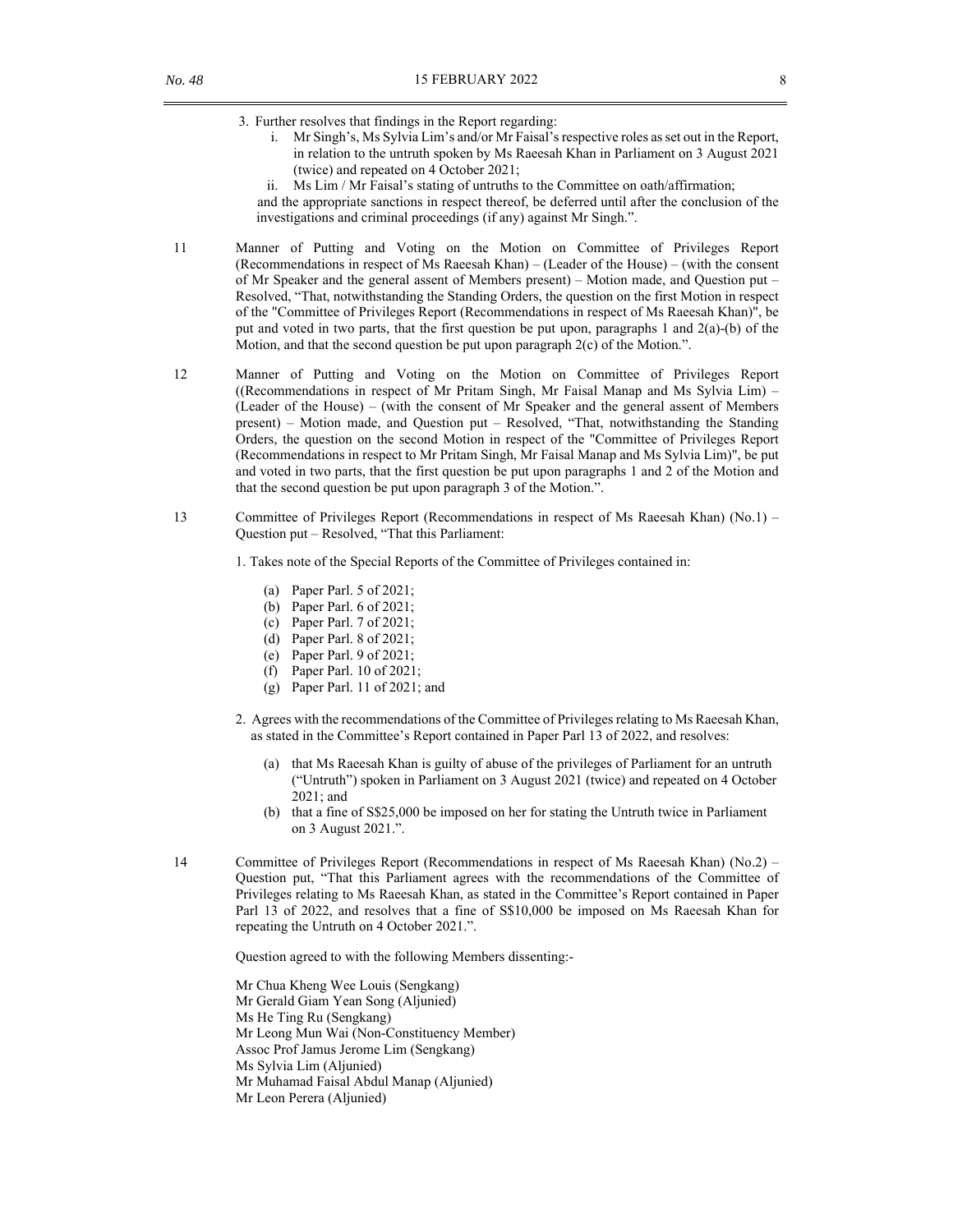Ms Hazel Poa (Non-Constituency Member) Mr Pritam Singh (Aljunied) Mr Dennis Tan Lip Fong (Hougang)

- 15 Committee of Privileges Report (Recommendations in respect to Mr Pritam Singh, Mr Faisal Manap and Ms Sylvia Lim) (No.1) – Question put, "That this Parliament:
	- 1. Notes that it appears from the Report of the Committee of Privileges (Paper Parl. 13 of 2022) ("Report") that offences under Part 5 of the Parliament (Privileges, Immunities and Powers) Act may have been committed before the Committee of Privileges; and
	- 2. Resolves, under section  $21(1)(c)$  of the Parliament (Privileges, Immunities and Powers) Act, to refer the conduct of Mr Pritam Singh and Mr Muhamad Faisal Bin Abdul Manap before the Committee to the Public Prosecutor.".

Question agreed to with the following Members dissenting:-

Mr Chua Kheng Wee Louis (Sengkang) Mr Gerald Giam Yean Song (Aljunied) Ms He Ting Ru (Sengkang) Assoc Prof Jamus Jerome Lim (Sengkang) Ms Sylvia Lim (Aljunied) Mr Muhamad Faisal Abdul Manap (Aljunied) Mr Leon Perera (Aljunied) Mr Pritam Singh (Aljunied) Mr Dennis Tan Lip Fong (Hougang)

- 16 Committee of Privileges Report (Recommendations in respect to Mr Pritam Singh, Mr Faisal Manap and Ms Sylvia Lim) (No.2) – Question put, "That this Parliament resolves that findings in the Report regarding:
	- i. Mr Singh's, Ms Sylvia Lim's and/or Mr Faisal's respective roles as set out in the Report, in relation to the untruth spoken by Ms Raeesah Khan in Parliament on 3 August 2021 (twice) and repeated on 4 October 2021;
	- ii. Ms Lim / Mr Faisal's stating of untruths to the Committee on oath/affirmation;

and the appropriate sanctions in respect thereof, be deferred until after the conclusion of the investigations and criminal proceedings (if any) against Mr Singh.".

Question agreed to with the following Members dissenting:-

Mr Chua Kheng Wee Louis (Sengkang) Mr Gerald Giam Yean Song (Aljunied) Ms He Ting Ru (Sengkang) Assoc Prof Jamus Jerome Lim (Sengkang) Ms Sylvia Lim (Aljunied) Mr Muhamad Faisal Abdul Manap (Aljunied) Mr Leon Perera (Aljunied) Mr Pritam Singh (Aljunied) Mr Dennis Tan Lip Fong (Hougang)

17 Adjournment – (Deputy Leader of the House) – Motion made, and Question put – Resolved, "That at its rising today, Parliament do stand adjourned to Friday, 18 February 2022.".